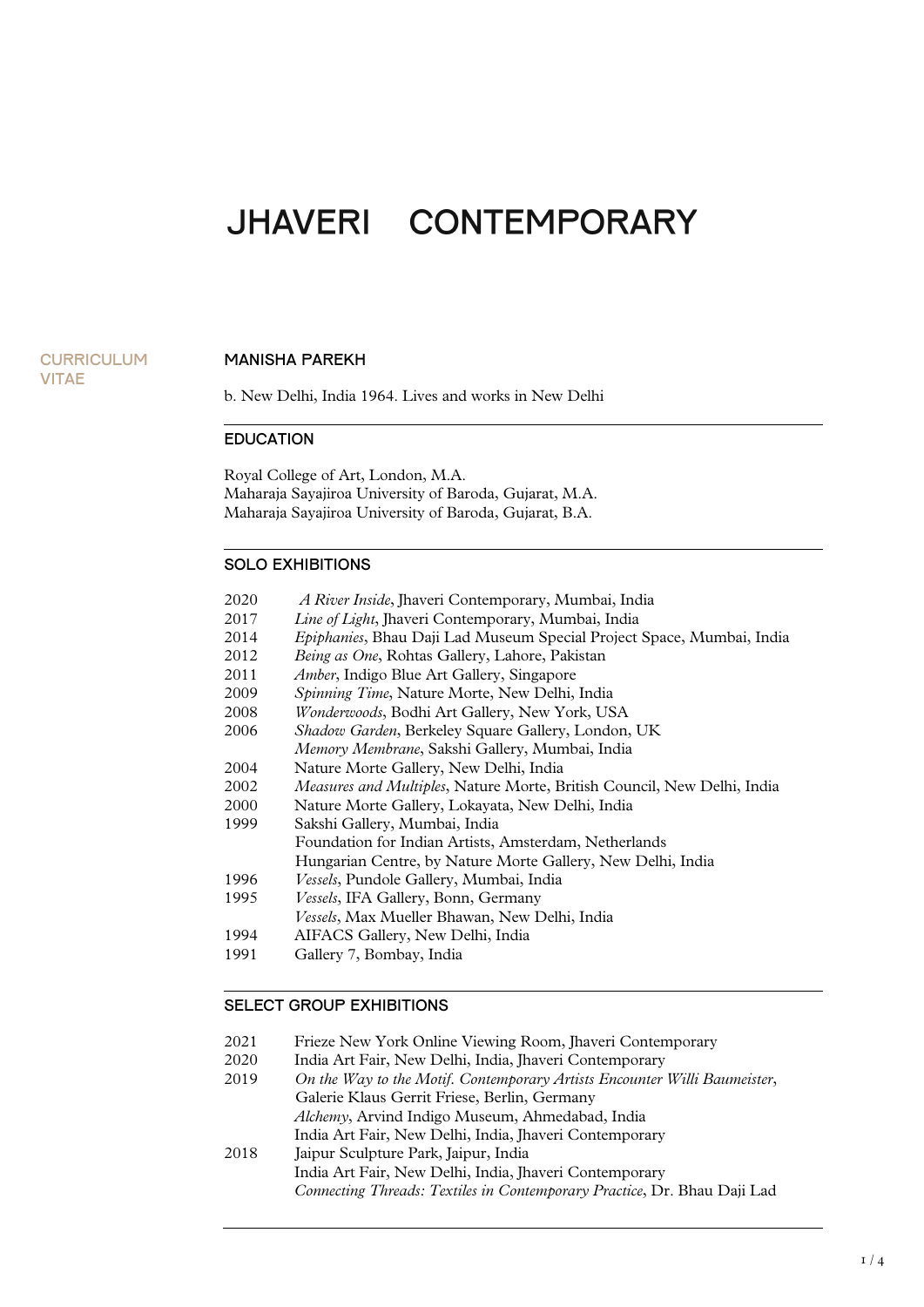|      | Museum, Mumbai, India                                                                                                                         |
|------|-----------------------------------------------------------------------------------------------------------------------------------------------|
|      | NEW TRADITIONS: Influences & Inspirations in Indian Textiles, 1947-2017,                                                                      |
| 2017 | Jawahar Kala Kendra, Jaipur<br>Unearth: Matter Time Process, Exhibit320, New Delhi, India                                                     |
|      | Frieze New York, Jhaveri Contemporary                                                                                                         |
| 2016 | Regarding Embodiment with Naiza Khan, Nature Morte Gallery, New Delhi,                                                                        |
|      | India                                                                                                                                         |
| 2015 | Constructs: Constructions, Kiran Nadar Museum of Art, New Delhi, India<br>WORKING SPACE around memory and perception, Kiran Nadar Museum of   |
|      | Art, New Delhi, India<br>Unfolding-Contemporary Indian Textile, RMIT Gallery, Melbourne, Australia                                            |
|      | and Fermantle Arts Centre, Perth, Australia                                                                                                   |
| 2014 | Notional Worlds, SITE art space, Vadodara, India<br>The Eye and the Mind, Gaungdong Museum of Art, Guangzhou, China and                       |
|      | Art Museum, Shanghai, Minsheng Art Museum, Beijing, China<br>Drawing 2014, Gallery Espace, New Delhi, India                                   |
|      | transXform in Delhi, Japan Foundation, New Delhi, India                                                                                       |
| 2013 | Ode to Monumental, Saffron Art Gallery, Rabindra Bhavan, New Delhi, India                                                                     |
|      | transXform, ACAC-Aomori, Japan                                                                                                                |
|      | Panoplism, Nature Morte, New Delhi, India                                                                                                     |
| 2012 | Work on Paper, Espace Gallery, New Delhi, India<br>$2 + 2 = 5$ , Palette Art Gallery, New Delhi, India                                        |
| 2011 | Fragility, Art Alive Gallery, Gurgaon, India                                                                                                  |
|      | Serial Pursuit, Nature Morte, Berlin, Germany                                                                                                 |
|      | Work on Paper, The Cornerstone Gallery, Liverpool, UK                                                                                         |
|      | Drawing the Line, The Holden Gallery, Manchester, UK                                                                                          |
|      | BACK TO SCHOOL, Palette Art Gallery, New Delhi, India                                                                                         |
| 2010 | Revisiting Nature, Gallery Sanskriti, Kolkata, India                                                                                          |
|      | Does size matter, Latitude 28, New Delhi, India                                                                                               |
|      | Whole, Indigo Blue Art Gallery, Singapore<br>Writing Visuals, Harrington Street Art Centre, Kolkata, India                                    |
| 2009 | LIVING OFF THE GRID, Anant Art Gallery, New Delhi, India                                                                                      |
|      | Bapu, Saffron Art, Mumbai, India                                                                                                              |
| 2008 | Faultlines, Bodhi Art, Mumbai, India                                                                                                          |
|      | Fluid Structures, Vadehra Gallery, New Delhi, India                                                                                           |
| 2007 | Indian Color, Keumsan Gallery, Seoul, Korea                                                                                                   |
|      | Core Rhythms, Kitab Mahal, Mumbai, India                                                                                                      |
|      | Group show, Nature Morte, New Delhi, India                                                                                                    |
|      | It's here and now: young voices from India, Grosvenor Vadehra, London, UK                                                                     |
| 2006 | Myrrh, Tao Art Gallery, Mumbai, India<br>Shadow Lines, Vadehra Art Gallery, New Delhi, India                                                  |
| 2005 | Span, Sakshi gallery, Mumbai, India                                                                                                           |
|      | Are we like this only, Vadehra Art Gallery, Rabindra Bhavan, New Delhi, India                                                                 |
|      | Endless Terrain, Rabindra Bhavan, New Delhi, India                                                                                            |
|      | Negotiating matter/s, Anant Art Gallery, New Delhi, India                                                                                     |
| 2004 | Subtlety Minimally, Rabindra Bhavan, New Delhi, India                                                                                         |
|      | Anticipation, Fine Arts Resource, Jehangir Art Gallery, Mumbai, India                                                                         |
|      | Summer-Show, Bose Pacia Modern, New York, USA                                                                                                 |
| 2003 | Summer-Show, Nature Morte, New Delhi, India<br>An apparent calm which is in fact a perfectly balanced tension, Grant Peirrie,                 |
|      | Sydney, Australia                                                                                                                             |
|      | Highlight, Sakshi Gallery, Mumbai, India                                                                                                      |
|      | 20X20, Chemould Art Gallery, Mumbai, India                                                                                                    |
| 2002 | New Paradigms, Visual Art Gallery, India Habitat Centre, New Delhi, India<br>Heat, Visual Art Gallery, India Habitat Centre, New Delhi, India |
| 2001 | Three Contemporary Painters, Bose Pacia Modern, New York, USA                                                                                 |
| 2000 | Havana Biennale, Havana, Cuba                                                                                                                 |
|      | Global View, Jehangir Art Gallery, Mumbai, India                                                                                              |
|      | Embarkment, Sakshi Gallery, Mumbai, India                                                                                                     |
|      | Kala Ghoda Festival, Mumbai, India<br>Beyond the Surface, The Fine Art Company, Mumbai and Gallery Espace, New                                |
|      | Delhi, India                                                                                                                                  |
|      |                                                                                                                                               |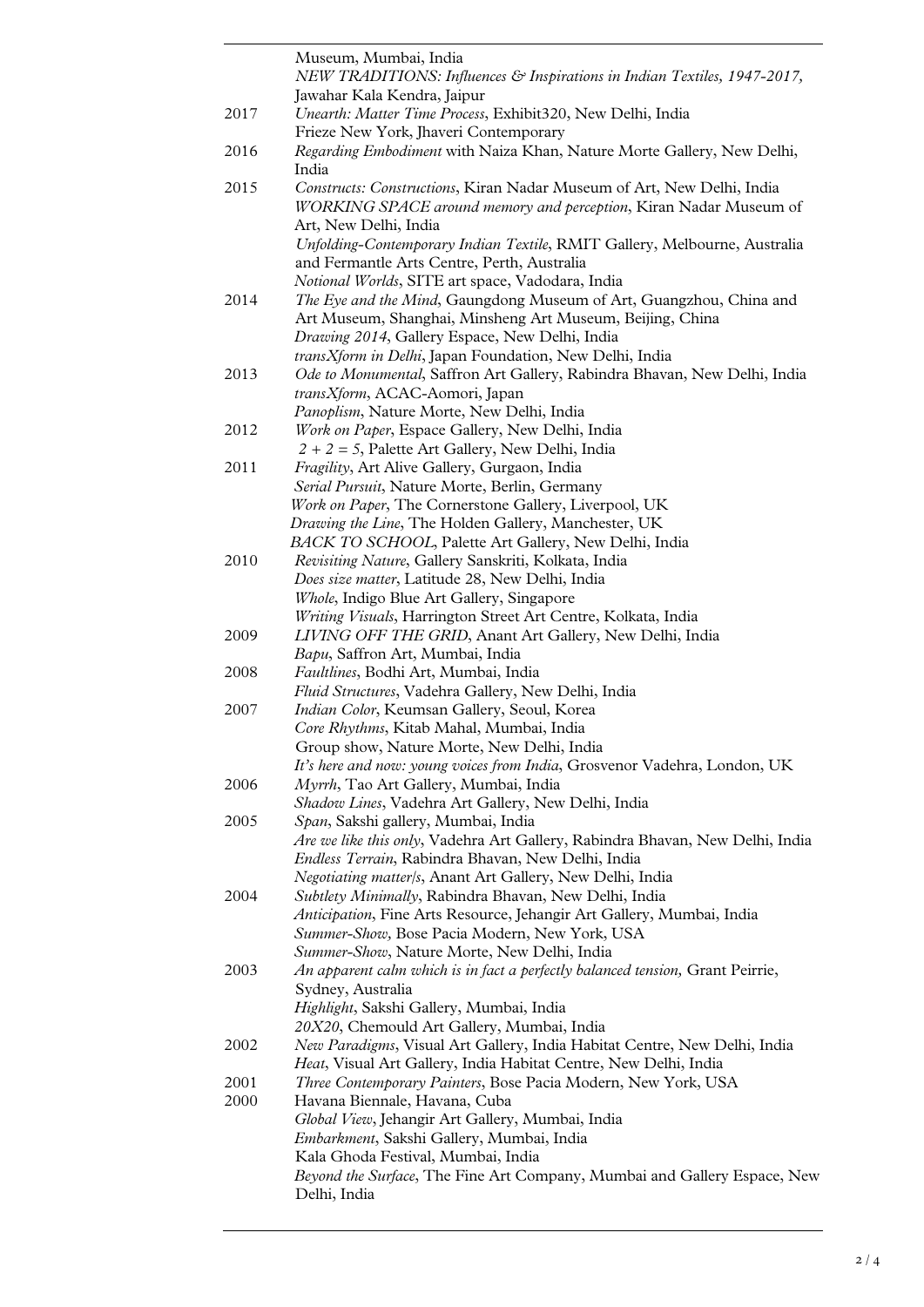| 1999 | Istanbul Biennale, Istanbul, Turkey                                   |
|------|-----------------------------------------------------------------------|
|      | Studio Guenzani, Milan, Italy                                         |
|      | <i>Edge of the Century</i> , British Council, New Delhi, India        |
| 1998 | Multimedia, CIMA Gallery, Calcutta, India                             |
|      | Khoj International Artists Workshop Open-Day, Modinagar, India        |
|      | ada or ador, Nature Morte, Habitat Centre, New Delhi, India           |
|      | New-images, perception, creations, CIMA Gallery, New Delhi and        |
|      | Calcutta, India                                                       |
| 1997 | Khoj International Artists Workshop Open-Day, Modinagar & Exhibition, |
|      | British Council, New Delhi, India                                     |
|      | Wasanii International Artists Workshop Exhibition, Nairobi, Kenya     |
|      | <i>Gift for India</i> , Sahmat, New Delhi, India                      |
|      | Pacaembu Facade, Sao Paulo, Brazil                                    |
|      | <i>Cross Current</i> , Travel Exhibition, Norway                      |
| 1996 | Recipe, Eicher Gallery, New Delhi, India                              |
| 1995 | Fastenzeit, Gallery 68elf, Cologne, Germany                           |
|      | The Tent, Atelierhaus Bonn, Germany                                   |
| 1994 | Gallery 7, Hong Kong                                                  |
|      | Women Artists '94, SPA, Hyderabad, India                              |
| 1993 | Art Fair '93, Business Design Centre, London, UK                      |
|      | Turning Point, Paton Gallery, London, U.K.                            |
| 1992 | Kanoria Centre for Arts, Ahmedabad, India                             |
|      | XI-XI Exhibition, Royal College of Art, London, UK                    |
| 1988 | National Exhibition, New Delhi, India                                 |
|      | Contemporary Art Gallery, Ahmedabad, India                            |

## **COLLECTIONS**

Davey & Chester Herwitz Collection, Boston, USA Heinrich-Boll-Stiftung, Cologne, Germany Inlaks Foundation, London, UK Jehangir Nicolson Collection, Bombay, India Kasturba Lalbhai Museum, Ahmedabad, India Kiran Nadar Museum, New Delhi, India Lalit Kala Akademi, Ahmedabad, India Royal College of Art, London, UK Robert Lodar Collection, London, UK

## RESIDENCIES AND AWARDS

- 2013 AIR at Aomori Contemporary Art Centre, Aomori, Japan<br>2011 Artist in Resident, Liverpool Hope University, Liverpool,
- Artist in Resident, Liverpool Hope University, Liverpool, UK
- 'Idea of Fashion' Khoj Residency, New Delhi
- 2001 'Art in Nature' site-project for German Festival in India, New Delhi<br>1998 Khoi International Artists Workshop, Modinagar, India
- 1998 Khoj International Artists Workshop, Modinagar, India
- Khoj International Artists Workshop, Modinagar, India
- Wasanii International Artists Workshop, Naivasha, Kenya<br>1998 Artists Workshop organized by ZAL Pracsise, Goa, India Artists Workshop organized by ZAL Pracsise, Goa, India
- 1994-95 Heinrich-Boll-Stiftung Studio Grant, Bonn, Germany
- 1993 Erasmus Award Hochschule der Kunste, Berlin, Germany
- 1992 Cite Internationale des Arts, Paris, France
- 1991 Lalit Kala Academi Award in Printmaking Inlaks Foundation Scholarship
- 1990 Kanoria Centre for Arts, Ahmedabad, India

# SELECT BIBLIOGRAPHY

2020 *Loneliness in Art* by Vandana Kalra, The Indian Express *The Shape of Water*, The Hindu *Art Couture: A sense of fluidity* by Avantika Bhuyan, Mint